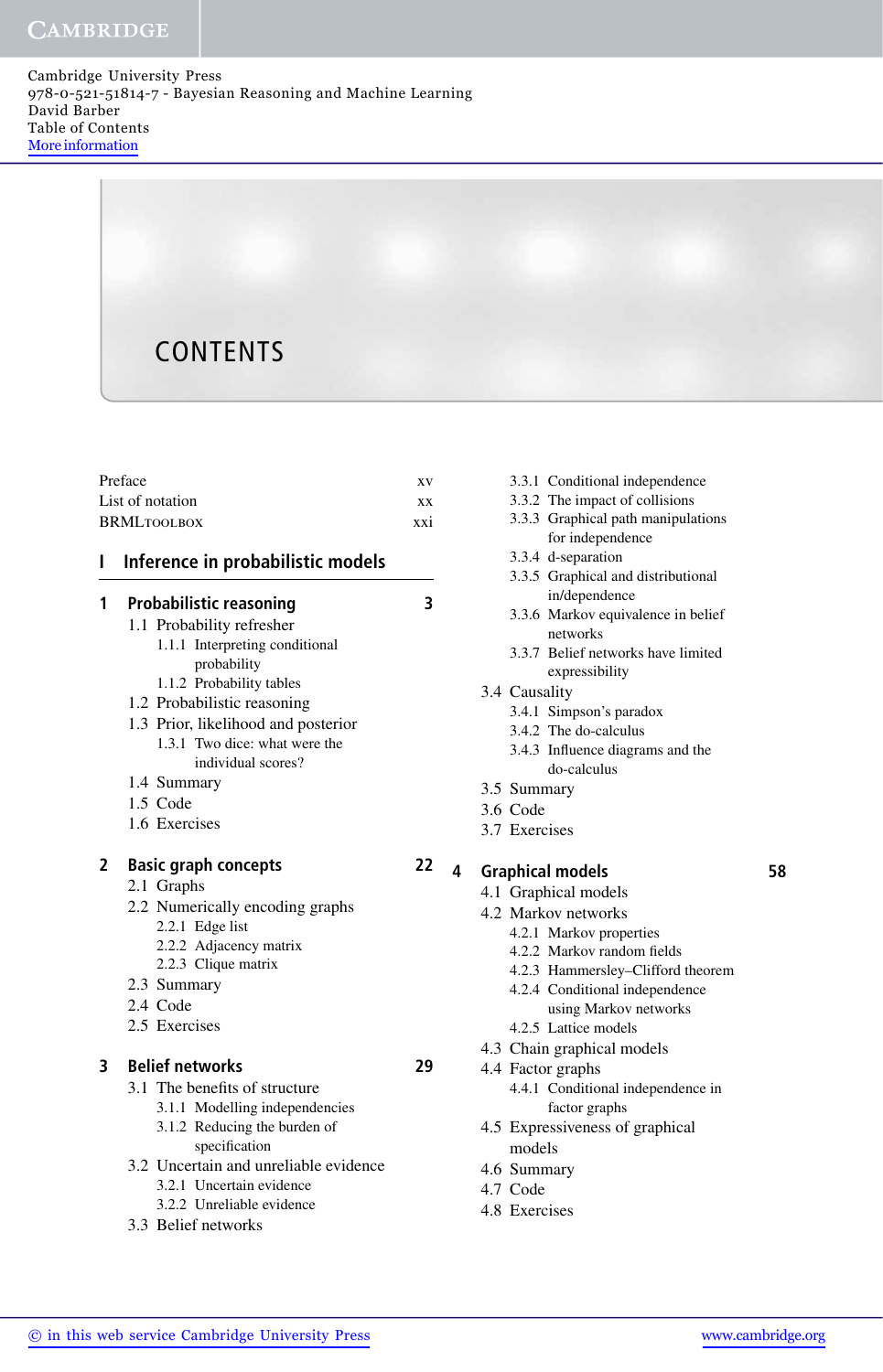Cambridge University Press 978-0-521-51814-7 - Bayesian Reasoning and Machine Learning David Barber Table of Contents More information

| VI |                                            |                         |                |                                     | Contents |
|----|--------------------------------------------|-------------------------|----------------|-------------------------------------|----------|
| 5  | <b>Efficient inference in trees</b>        | 77                      | 6.6.2          | Computing the                       |          |
|    | 5.1 Marginal inference                     |                         |                | normalisation constant of a         |          |
|    | 5.1.1 Variable elimination in a            |                         |                | distribution                        |          |
|    | Markov chain and message                   |                         | 6.6.3          | The marginal likelihood             |          |
|    | passing                                    |                         |                | 6.6.4 Some small JTA examples       |          |
|    | 5.1.2 The sum-product algorithm            |                         |                | 6.6.5 Shafer-Shenoy propagation     |          |
|    | on factor graphs                           |                         |                | 6.7 Finding the most likely state   |          |
|    | 5.1.3 Dealing with evidence                |                         |                | 6.8 Reabsorption: converting a      |          |
|    | 5.1.4 Computing the marginal               |                         |                | junction tree to a directed network |          |
|    | likelihood                                 |                         |                | 6.9 The need for approximations     |          |
|    | 5.1.5 The problem with loops               |                         | 6.9.1          | Bounded width junction trees        |          |
|    | 5.2 Other forms of inference               |                         | 6.10 Summary   |                                     |          |
|    | 5.2.1 Max-product                          |                         | 6.11 Code      |                                     |          |
|    | 5.2.2 Finding the N most probable states   |                         | 6.12 Exercises |                                     |          |
|    | Most probable path and<br>5.2.3            |                         |                |                                     |          |
|    | shortest path                              | $\overline{\mathbf{z}}$ |                | <b>Making decisions</b>             | 127      |
|    | 5.2.4 Mixed inference                      |                         |                | 7.1 Expected utility                |          |
|    | 5.3 Inference in multiply connected graphs |                         |                | 7.1.1 Utility of money              |          |
|    | 5.3.1 Bucket elimination                   |                         |                | 7.2 Decision trees                  |          |
|    | 5.3.2 Loop-cut conditioning                |                         |                | 7.3 Extending Bayesian networks     |          |
|    | 5.4 Message passing for continuous         |                         |                | for decisions                       |          |
|    | distributions                              |                         | 7.3.1          | Syntax of influence                 |          |
|    | 5.5 Summary                                |                         |                | diagrams                            |          |
|    | 5.6 Code                                   |                         |                | 7.4 Solving influence diagrams      |          |
|    | 5.7 Exercises                              |                         |                | 7.4.1 Messages on an ID             |          |
|    |                                            |                         |                | 7.4.2 Using a junction tree         |          |
| 6  | The junction tree algorithm                | 102                     |                | 7.5 Markov decision processes       |          |
|    | 6.1 Clustering variables                   |                         | 7.5.1          | Maximising expected                 |          |
|    | 6.1.1 Reparameterisation                   |                         |                | utility by message passing          |          |
|    | 6.2 Clique graphs                          |                         |                | 7.5.2 Bellman's equation            |          |
|    | 6.2.1 Absorption                           |                         |                | 7.6 Temporally unbounded MDPs       |          |
|    | Absorption schedule on<br>6.2.2            |                         |                | 7.6.1 Value iteration               |          |
|    | clique trees                               |                         |                | 7.6.2 Policy iteration              |          |
|    | 6.3 Junction trees                         |                         | 7.6.3          | A curse of dimensionality           |          |
|    | The running intersection<br>6.3.1          |                         |                | 7.7 Variational inference and       |          |
|    | property                                   |                         | planning       |                                     |          |
|    | 6.4 Constructing a junction tree for       |                         |                | 7.8 Financial matters               |          |
|    | singly connected distributions             |                         | 7.8.1          | Options pricing and                 |          |
|    | 6.4.1 Moralisation                         |                         |                | expected utility                    |          |
|    | 6.4.2 Forming the clique graph             |                         | 7.8.2          | Binomial options pricing            |          |
|    | 6.4.3 Forming a junction tree from         |                         |                | model                               |          |
|    | a clique graph                             |                         | 7.8.3          | Optimal investment                  |          |
|    | Assigning potentials to<br>6.4.4           |                         |                | 7.9 Further topics                  |          |
|    | cliques                                    |                         | 7.9.1          | Partially observable MDPs           |          |
|    | 6.5 Junction trees for multiply            |                         | 7.9.2          | Reinforcement learning              |          |
|    | connected distributions                    |                         | 7.10 Summary   |                                     |          |
|    | 6.5.1 Triangulation algorithms             |                         | 7.11 Code      |                                     |          |
|    |                                            |                         |                |                                     |          |

6.6 The junction tree algorithm 6.6.1 Remarks on the JTA

- 6.6.2 Computing the normalisation constant of a distribution
- 6.6.3 The marginal likelihood
- 6.6.4 Some small JTA examples
- 6.6.5 Shafer–Shenoy propagation
- 6.7 Finding the most likely state
- 6.8 Reabsorption: converting a junction tree to a directed network
- 6.9 The need for approximations 6.9.1 Bounded width junction trees
- 6.10 Summary
- 6.11 Code
- 6.12 Exercises

## **7 Making decisions 127**

- 7.1 Expected utility 7.1.1 Utility of money
- 7.2 Decision trees
- 7.3 Extending Bayesian networks for decisions
	- 7.3.1 Syntax of influence
	- diagrams
- 7.4 Solving influence diagrams 7.4.1 Messages on an ID
	- 7.4.2 Using a junction tree
- 7.5 Markov decision processes
	- 7.5.1 Maximising expected utility by message passing 7.5.2 Bellman's equation
- 7.6 Temporally unbounded MDPs
	- 7.6.1 Value iteration
	- 7.6.2 Policy iteration
	- 7.6.3 A curse of dimensionality
- 7.7 Variational inference and
	- planning
- 7.8 Financial matters
	- 7.8.1 Options pricing and expected utility
	- 7.8.2 Binomial options pricing model
	- 7.8.3 Optimal investment
- 7.9 Further topics
	- 7.9.1 Partially observable MDPs
	- 7.9.2 Reinforcement learning
- 7.10 Summary
- 7.11 Code
- 7.12 Exercises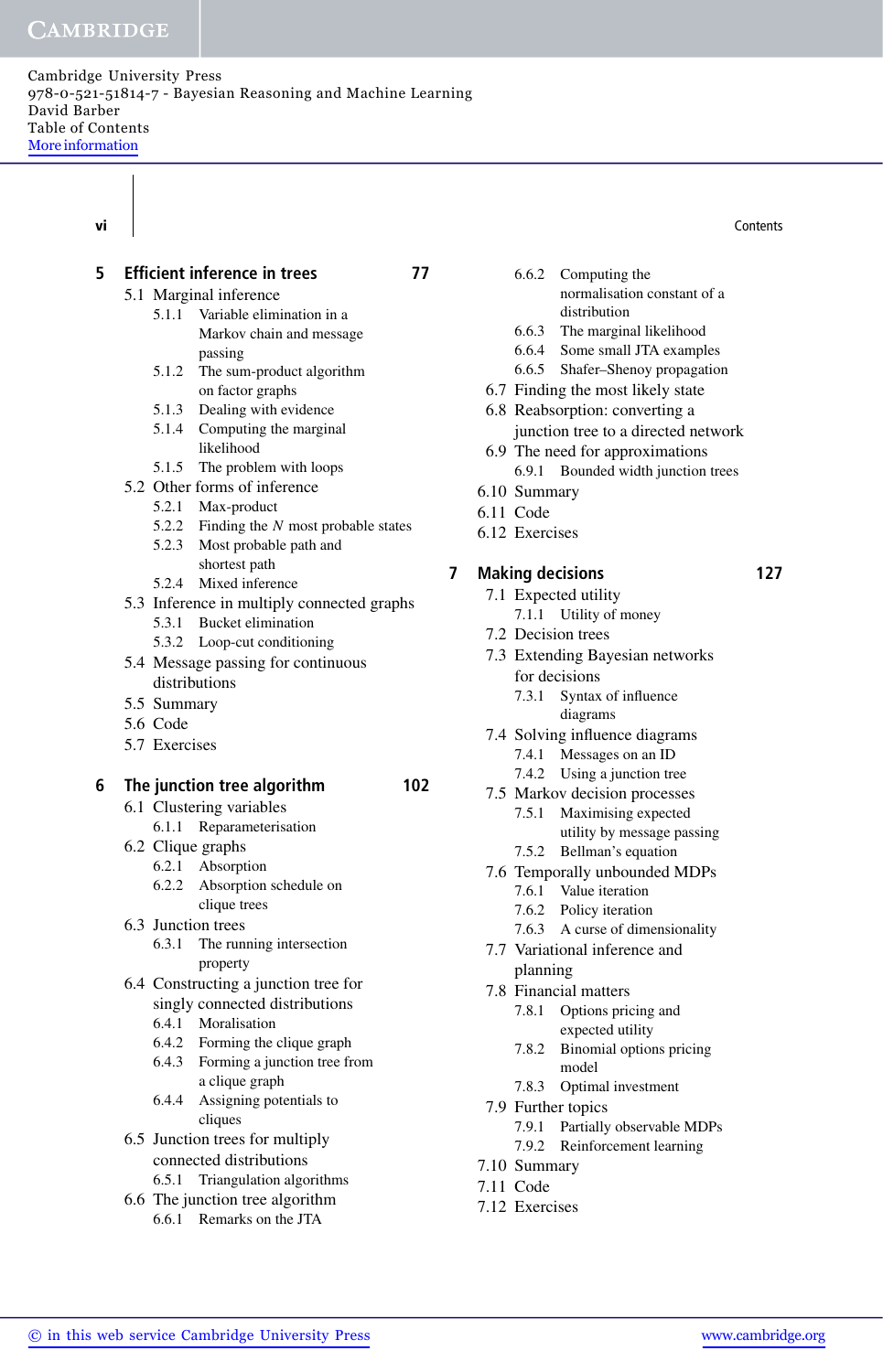Contents **vii**

### **II Learning in probabilistic models**

- **8 Statistics for machine learning 165**
	- 8.1 Representing data
		- 8.1.1 Categorical
		- 8.1.2 Ordinal
		- 8.1.3 Numerical
	- 8.2 Distributions
		- 8.2.1 The Kullback–Leibler
			- divergence KL(*q*|*p*)
		- 8.2.2 Entropy and information
	- 8.3 Classical distributions
	- 8.4 Multivariate Gaussian
		- 8.4.1 Completing the square
		- 8.4.2 Conditioning as system reversal
		- 8.4.3 Whitening and centring
	- 8.5 Exponential family
		- 8.5.1 Conjugate priors
	- 8.6 Learning distributions
	- 8.7 Properties of maximum likelihood
		- 8.7.1 Training assuming the correct model class
		- 8.7.2 Training when the assumed model is incorrect
		- 8.7.3 Maximum likelihood and the empirical distribution
	- 8.8 Learning a Gaussian
		- 8.8.1 Maximum likelihood training
		- 8.8.2 Bayesian inference of the
		- mean and variance
		- 8.8.3 Gauss-gamma distribution
	- 8.9 Summary
	- 8.10 Code
	- 8.11 Exercises

### **9 Learning as inference 199**

- 9.1 Learning as inference
	- 9.1.1 Learning the bias of a coin
	- 9.1.2 Making decisions
	- 9.1.3 A continuum of parameters
	- 9.1.4 Decisions based on continuous intervals
- 9.2 Bayesian methods and ML-II
- 9.3 Maximum likelihood training of belief networks
- 9.4 Bayesian belief network training
	- 9.4.1 Global and local parameter independence
- 9.4.2 Learning binary variable tables using a Beta prior
- 9.4.3 Learning multivariate discrete tables using a Dirichlet prior
- 9.5 Structure learning
	- 9.5.1 PC algorithm
	- 9.5.2 Empirical independence
	- 9.5.3 Network scoring
	- 9.5.4 Chow–Liu trees
- 9.6 Maximum likelihood for
	- undirected models
	- 9.6.1 The likelihood gradient
	- 9.6.2 General tabular clique potentials
	- 9.6.3 Decomposable Markov networks
	- 9.6.4 Exponential form potentials
	- 9.6.5 Conditional random fields
	- 9.6.6 Pseudo likelihood
	- 9.6.7 Learning the structure
- 9.7 Summary
- 9.8 Code
- 9.9 Exercises

#### **10 Naive Bayes 243**

- 10.1 Naive Bayes and conditional independence
- 10.2 Estimation using maximum
	- likelihood
	- 10.2.1 Binary attributes
	- 10.2.2 Multi-state variables
	- 10.2.3 Text classification
- 10.3 Bayesian naive Bayes
- 10.4 Tree augmented naive Bayes 10.4.1 Learning tree augmented naive Bayes networks
- 10.5 Summary
- 10.6 Code
- 10.7 Exercises

**11 Learning with hidden variables 256**

- 11.1 Hidden variables and missing data
	- 11.1.1 Why hidden/missing variables can complicate proceedings
	- 11.1.2 The missing at random assumption

- 
-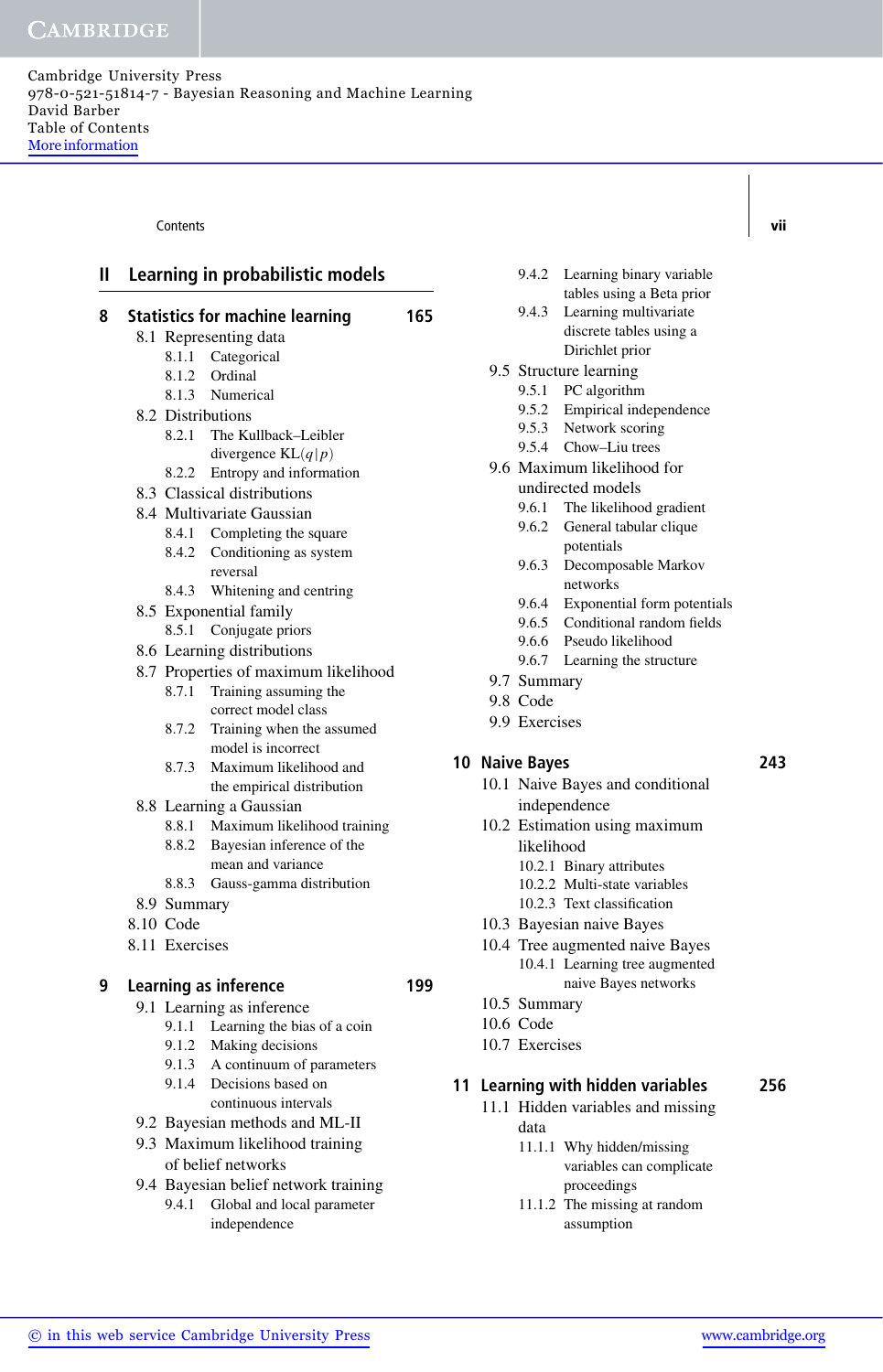Cambridge University Press 978-0-521-51814-7 - Bayesian Reasoning and Machine Learning David Barber Table of Contents More information

11.1.3 Maximum likelihood 11.1.4 Identifiability issues 11.2 Expectation maximisation 11.2.1 Variational EM 11.2.2 Classical EM 11.2.3 Application to belief networks 11.2.4 General case 11.2.5 Convergence 11.2.6 Application to Markov networks 11.3 Extensions of EM 11.3.1 Partial M-step 11.3.2 Partial E-step 11.4 A failure case for EM 11.5 Variational Bayes 11.5.1 EM is a special case of variational Bayes 11.5.2 An example: VB for the Asbestos-Smoking-Cancer network 11.6 Optimising the likelihood by gradient methods 11.6.1 Undirected models 11.7 Summary 11.8 Code 11.9 Exercises **12 Bayesian model selection 284** 12.1 Comparing models the Bayesian way 12.2 Illustrations: coin tossing 12.2.1 A discrete parameter space 12.2.2 A continuous parameter space 12.3 Occam's razor and Bayesian complexity penalisation 12.4 A continuous example: curve fitting 12.5 Approximating the model likelihood 12.5.1 Laplace's method 12.5.2 Bayes information criterion 12.6 Bayesian hypothesis testing for outcome analysis 12.6.1 Outcome analysis 12.6.2 *H*indep: model likelihood 12.6.3 *H*same: model likelihood

- 12.6.4 Dependent outcome analysis
- 12.6.5 Is classifier *A* better than *B*?
- 12.7 Summary
- 12.8 Code
- 12.9 Exercises

### **III Machine learning**

- **13 Machine learning concepts 305** 13.1 Styles of learning 13.1.1 Supervised learning 13.1.2 Unsupervised learning 13.1.3 Anomaly detection 13.1.4 Online (sequential) learning 13.1.5 Interacting with the environment 13.1.6 Semi-supervised learning 13.2 Supervised learning
	- 13.2.1 Utility and loss
		- 13.2.2 Using the empirical
			- distribution
		- 13.2.3 Bayesian decision approach
	- 13.3 Bayes versus empirical decisions
	- 13.4 Summary
	- 13.5 Exercises

#### **14 Nearest neighbour classification 322**

- 14.1 Do as your neighbour does
- 14.2 *K*-nearest neighbours
- 14.3 A probabilistic interpretation of nearest neighbours 14.3.1 When your nearest
	- neighbour is far away
- 14.4 Summary
- 14.5 Code
- 14.6 Exercises

### **15 Unsupervised linear dimension reduction 329**

- 15.1 High-dimensional spaces low-dimensional manifolds
- 15.2 Principal components analysis 15.2.1 Deriving the optimal linear reconstruction
	- 15.2.2 Maximum variance criterion
	- 15.2.3 PCA algorithm
	- 15.2.4 PCA and nearest neighbours classification
	- 15.2.5 Comments on PCA

**viii** Contents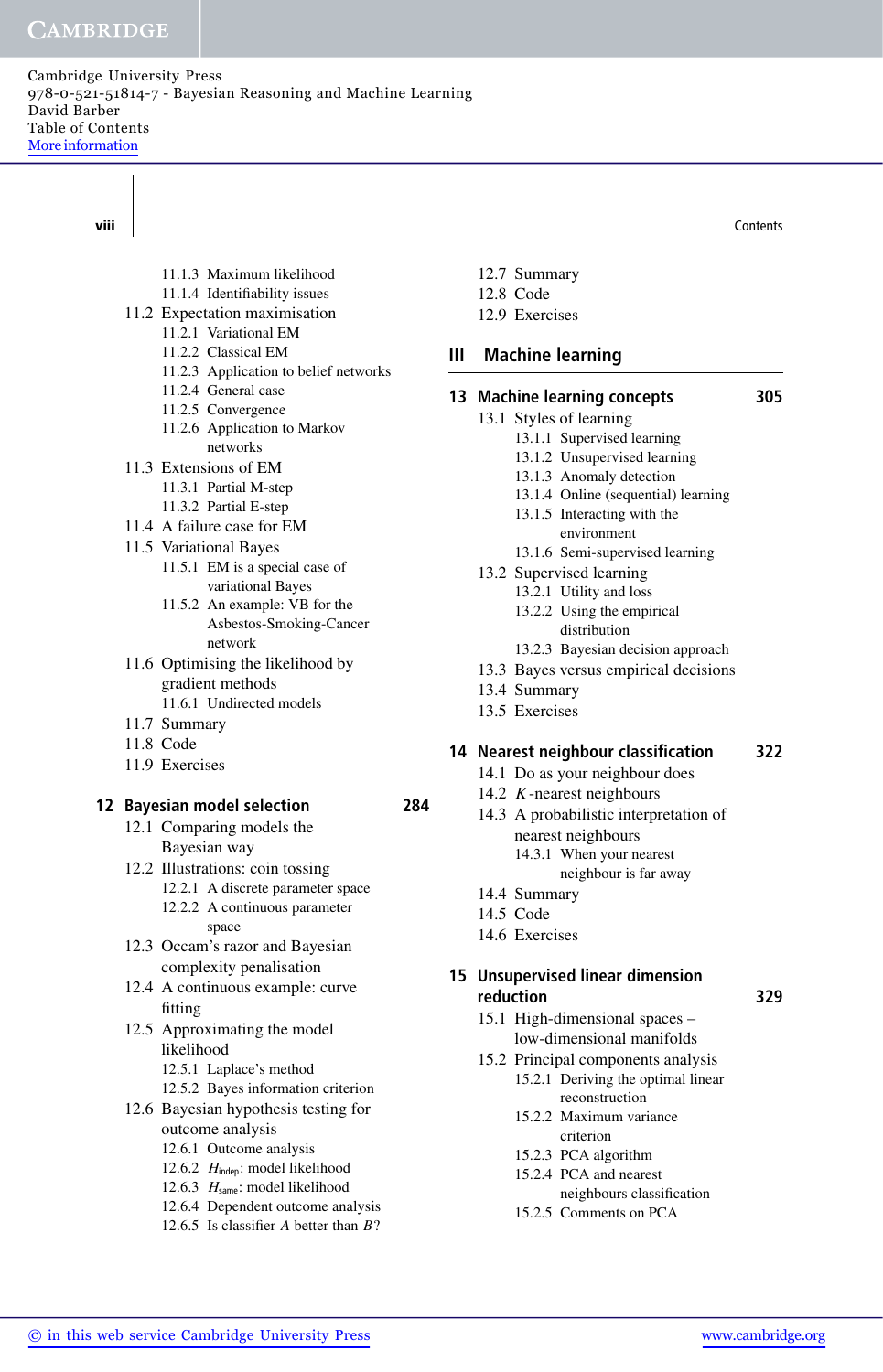#### Contents **ix**

| 15.3 High-dimensional data |                                |  |
|----------------------------|--------------------------------|--|
|                            | 15.3.1 Eigen-decomposition for |  |

- $N < D$
- 15.3.2 PCA via singular value decomposition
- 15.4 Latent semantic analysis 15.4.1 Information retrieval
- 15.5 PCA with missing data
	- 15.5.1 Finding the principal directions
	- 15.5.2 Collaborative filtering using PCA with missing data
- 15.6 Matrix decomposition methods 15.6.1 Probabilistic latent
	- semantic analysis 15.6.2 Extensions and variations
	- 15.6.3 Applications of PLSA/NMF
- 15.7 Kernel PCA
- 
- 15.8 Canonical correlation analysis 15.8.1 SVD formulation
- 15.9 Summary
- 15.10 Code
- 15.11 Exercises

#### **16 Supervised linear dimension reduction 359**

- 16.1 Supervised linear projections
- 16.2 Fisher's linear discriminant
- 16.3 Canonical variates
	- 16.3.1 Dealing with the nullspace
- 16.4 Summary
- 16.5 Code
- 16.6 Exercises

#### **17 Linear models 367**

- 17.1 Introduction: fitting a straight line
- 17.2 Linear parameter models for regression
	- 17.2.1 Vector outputs
	- 17.2.2 Regularisation
	- 17.2.3 Radial basis functions
- 17.3 The dual representation and kernels 17.3.1 Regression in the dual space
	-
- 17.4 Linear parameter models for classification
- 17.4.1 Logistic regression
- 17.4.2 Beyond first-order gradient ascent
- 17.4.3 Avoiding overconfident classification
- 17.4.4 Multiple classes
- 17.4.5 The kernel trick for classification
- 17.5 Support vector machines
	- 17.5.1 Maximum margin linear classifier
		- 17.5.2 Using kernels
		- 17.5.3 Performing the optimisation
	- 17.5.4 Probabilistic interpretation
- 17.6 Soft zero-one loss for outlier robustness
- 17.7 Summary
- 17.8 Code
- 17.9 Exercises

#### **18 Bayesian linear models 392**

- 18.1 Regression with additive
	- Gaussian noise
	- 18.1.1 Bayesian linear parameter models
	- 18.1.2 Determining hyperparameters: ML-II
	- 18.1.3 Learning the
	- hyperparameters using EM 18.1.4 Hyperparameter
		- optimisation: using the gradient
	- 18.1.5 Validation likelihood
	- 18.1.6 Prediction and model averaging
	- 18.1.7 Sparse linear models
- 18.2 Classification
	- 18.2.1 Hyperparameter optimisation
	- 18.2.2 Laplace approximation
	- 18.2.3 Variational Gaussian approximation
	- 18.2.4 Local variational
	- approximation 18.2.5 Relevance vector
		- machine for classification
	- 18.2.6 Multi-class case
- 18.3 Summary
- 18.4 Code
- 18.5 Exercises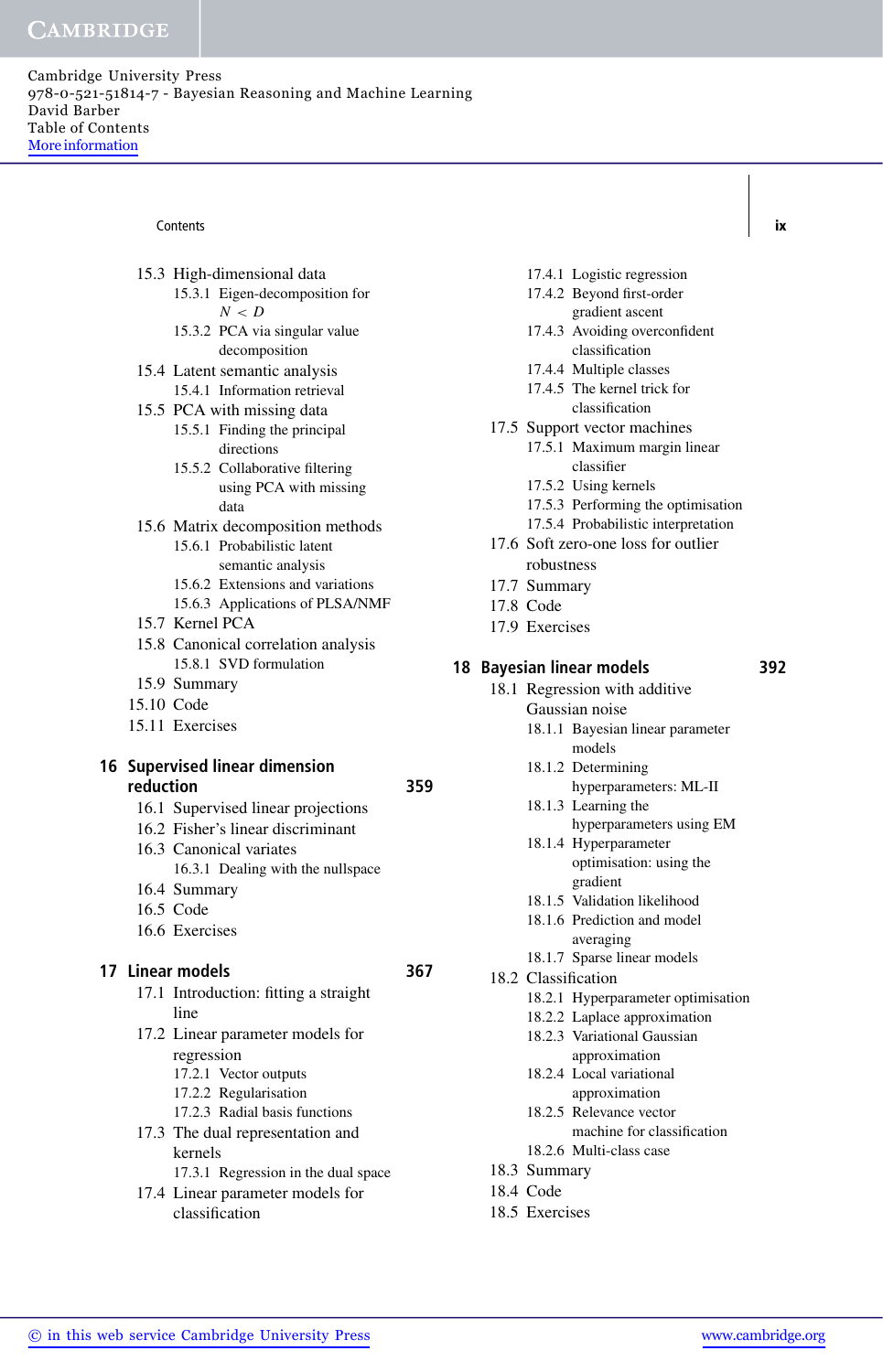Cambridge University Press 978-0-521-51814-7 - Bayesian Reasoning and Machine Learning David Barber Table of Contents More information

> **19 Gaussian processes 412** 19.1 Non-parametric prediction

## **x**  $\vert$

|  |                   | 19.1.1 From parametric to                          |     |      |  |
|--|-------------------|----------------------------------------------------|-----|------|--|
|  |                   | non-parametric                                     |     |      |  |
|  |                   | 19.1.2 From Bayesian linear                        |     |      |  |
|  |                   | models to Gaussian processes                       |     |      |  |
|  |                   | 19.1.3 A prior on functions                        |     |      |  |
|  |                   | 19.2 Gaussian process prediction                   |     |      |  |
|  |                   | 19.2.1 Regression with noisy                       |     |      |  |
|  |                   | training outputs                                   |     |      |  |
|  |                   | 19.3 Covariance functions                          |     |      |  |
|  |                   | 19.3.1 Making new covariance<br>functions from old |     |      |  |
|  |                   | 19.3.2 Stationary covariance                       |     |      |  |
|  |                   | functions                                          |     |      |  |
|  |                   | 19.3.3 Non-stationary                              |     |      |  |
|  |                   | covariance functions                               |     |      |  |
|  |                   | 19.4 Analysis of covariance                        |     |      |  |
|  | functions         |                                                    |     |      |  |
|  |                   | 19.4.1 Smoothness of the functions                 |     |      |  |
|  |                   | 19.4.2 Mercer kernels                              |     | 21 I |  |
|  |                   | 19.4.3 Fourier analysis for                        |     |      |  |
|  |                   | stationary kernels                                 |     |      |  |
|  |                   | 19.5 Gaussian processes for                        |     |      |  |
|  | classification    |                                                    |     |      |  |
|  |                   | 19.5.1 Binary classification                       |     |      |  |
|  |                   | 19.5.2 Laplace's approximation                     |     |      |  |
|  |                   | 19.5.3 Hyperparameter optimisation                 |     |      |  |
|  |                   | 19.5.4 Multiple classes                            |     |      |  |
|  | 19.6 Summary      |                                                    |     |      |  |
|  | 19.7 Code         |                                                    |     |      |  |
|  | 19.8 Exercises    |                                                    |     |      |  |
|  |                   |                                                    |     |      |  |
|  | 20 Mixture models |                                                    | 432 |      |  |
|  |                   | 20.1 Density estimation using                      |     |      |  |
|  | mixtures          |                                                    |     |      |  |
|  |                   | 20.2 Expectation maximisation for                  |     |      |  |
|  |                   | mixture models                                     |     |      |  |
|  |                   | 20.2.1 Unconstrained discrete                      |     |      |  |
|  |                   | tables                                             |     | 22 I |  |
|  |                   | 20.2.2 Mixture of product of                       |     |      |  |
|  |                   | <b>Bernoulli distributions</b>                     |     |      |  |
|  |                   | 20.3 The Gaussian mixture model                    |     |      |  |
|  |                   | 20.3.1 EM algorithm                                |     |      |  |
|  |                   | 20.3.2 Practical issues                            |     |      |  |
|  |                   | 20.3.3 Classification using                        |     |      |  |
|  |                   | Gaussian mixture models                            |     |      |  |

- 20.3.4 The Parzen estimator
- 20.3.5 K-means
- 20.3.6 Bayesian mixture models
- 20.3.7 Semi-supervised learning
- 20.4 Mixture of experts
- 20.5 Indicator models
	- 20.5.1 Joint indicator approach: factorised prior
	- 20.5.2 Polya prior
- 20.6 Mixed membership models
	- 20.6.1 Latent Dirichlet allocation
		- 20.6.2 Graph-based
			- representations of data
		- 20.6.3 Dyadic data
		- 20.6.4 Monadic data
		- 20.6.5 Cliques and adjacency matrices for monadic binary data
- 20.7 Summary
- 20.8 Code
- 20.9 Exercises

#### **21 Latent linear models 462**

- 21.1 Factor analysis
- 21.1.1 Finding the optimal bias
- 21.2 Factor analysis: maximum likelihood
	- 21.2.1 Eigen-approach likelihood optimisation
	- 21.2.2 Expectation maximisation
- 21.3 Interlude: modelling faces
- 21.4 Probabilistic principal components analysis
- 21.5 Canonical correlation analysis and factor analysis
- 21.6 Independent components analysis
- 21.7 Summary
- 21.8 Code
- 21.9 Exercises

## **22 Latent ability models 479**

- 22.1 The Rasch model
	- 22.1.1 Maximum likelihood
		- training
	- 22.1.2 Bayesian Rasch models
	- 22.2 Competition models
		- 22.2.1 Bradley–Terry–Luce model
		- 22.2.2 Elo ranking model
		- 22.2.3 Glicko and TrueSkill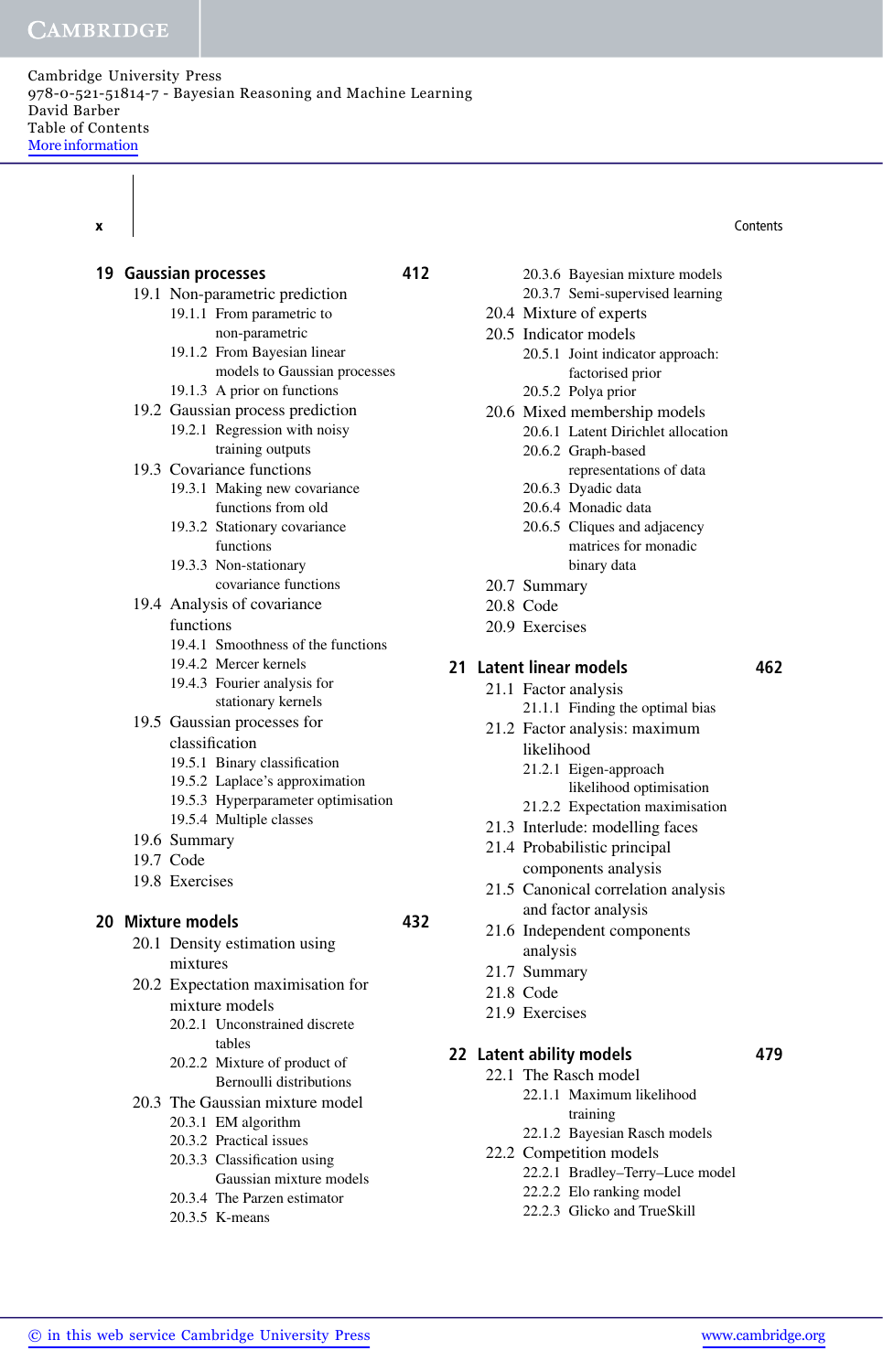Contents **xi**

|  | 22.3 Summary |
|--|--------------|
|--|--------------|

- 22.4 Code
- 22.5 Exercises

### **IV Dynamical models**

#### **23 Discrete-state Markov models 489**

23.1 Markov models

- 23.1.1 Equilibrium and stationary distribution of a Markov chain 23.1.2 Fitting Markov models 23.1.3 Mixture of Markov models 23.2 Hidden Markov models 23.2.1 The classical inference problems 23.2.2 Filtering  $p(h_t|v_{1:t})$ 23.2.3 Parallel smoothing  $p(h_t|v_{1:T})$ 23.2.4 Correction smoothing
	- 23.2.5 Sampling from  $p(h_{1:T} | v_{1:T})$
	- 23.2.6 Most likely joint state
	- 23.2.7 Prediction
	- 23.2.8 Self-localisation and kidnapped robots
	- 23.2.9 Natural language models
- 23.3 Learning HMMs
	- 23.3.1 EM algorithm
	- 23.3.2 Mixture emission
	- 23.3.3 The HMM-GMM
	- 23.3.4 Discriminative training
- 23.4 Related models
	- 23.4.1 Explicit duration model
	- 23.4.2 Input–output HMM
	- 23.4.3 Linear chain CRFs
	- 23.4.4 Dynamic Bayesian networks
- 23.5 Applications
	- 23.5.1 Object tracking
	- 23.5.2 Automatic speech recognition
	- 23.5.3 Bioinformatics
	- 23.5.4 Part-of-speech tagging
- 23.6 Summary
- 23.7 Code
- 23.8 Exercises

#### **24 Continuous-state Markov models 520**

- 24.1 Observed linear dynamical systems 24.1.1 Stationary distribution
	- with noise
- 24.2 Auto-regressive models
	- 24.2.1 Training an AR model
	- 24.2.2 AR model as an OLDS
	- 24.2.3 Time-varying AR model
	- 24.2.4 Time-varying variance
		- AR models
- 24.3 Latent linear dynamical systems
- 24.4 Inference
	- 24.4.1 Filtering
	- 24.4.2 Smoothing:
		- Rauch–Tung–Striebel
		- correction method
	- 24.4.3 The likelihood
	- 24.4.4 Most likely state
	- 24.4.5 Time independence and Riccati equations
- 24.5 Learning linear dynamical systems
	- 24.5.1 Identifiability issues
	- 24.5.2 EM algorithm
	- 24.5.3 Subspace methods
	- 24.5.4 Structured LDSs
	- 24.5.5 Bayesian LDSs
- 24.6 Switching auto-regressive models
	- 24.6.1 Inference
	- 24.6.2 Maximum likelihood
	- learning using EM
- 24.7 Summary
- 24.8 Code
- 24.9 Exercises
- **25 Switching linear dynamical systems 547**
	- 25.1 Introduction
	- 25.2 The switching LDS 25.2.1 Exact inference is
		- computationally intractable
	- 25.3 Gaussian sum filtering 25.3.1 Continuous filtering
		- 25.3.2 Discrete filtering
		- 25.3.3 The likelihood  $p(\mathbf{v}_{1:T})$
		- 25.3.4 Collapsing Gaussians
		- 25.3.5 Relation to other methods
	- 25.4 Gaussian sum smoothing
		- 25.4.1 Continuous smoothing
		- 25.4.2 Discrete smoothing
		- 25.4.3 Collapsing the mixture
		- 25.4.4 Using mixtures in smoothing
		- 25.4.5 Relation to other methods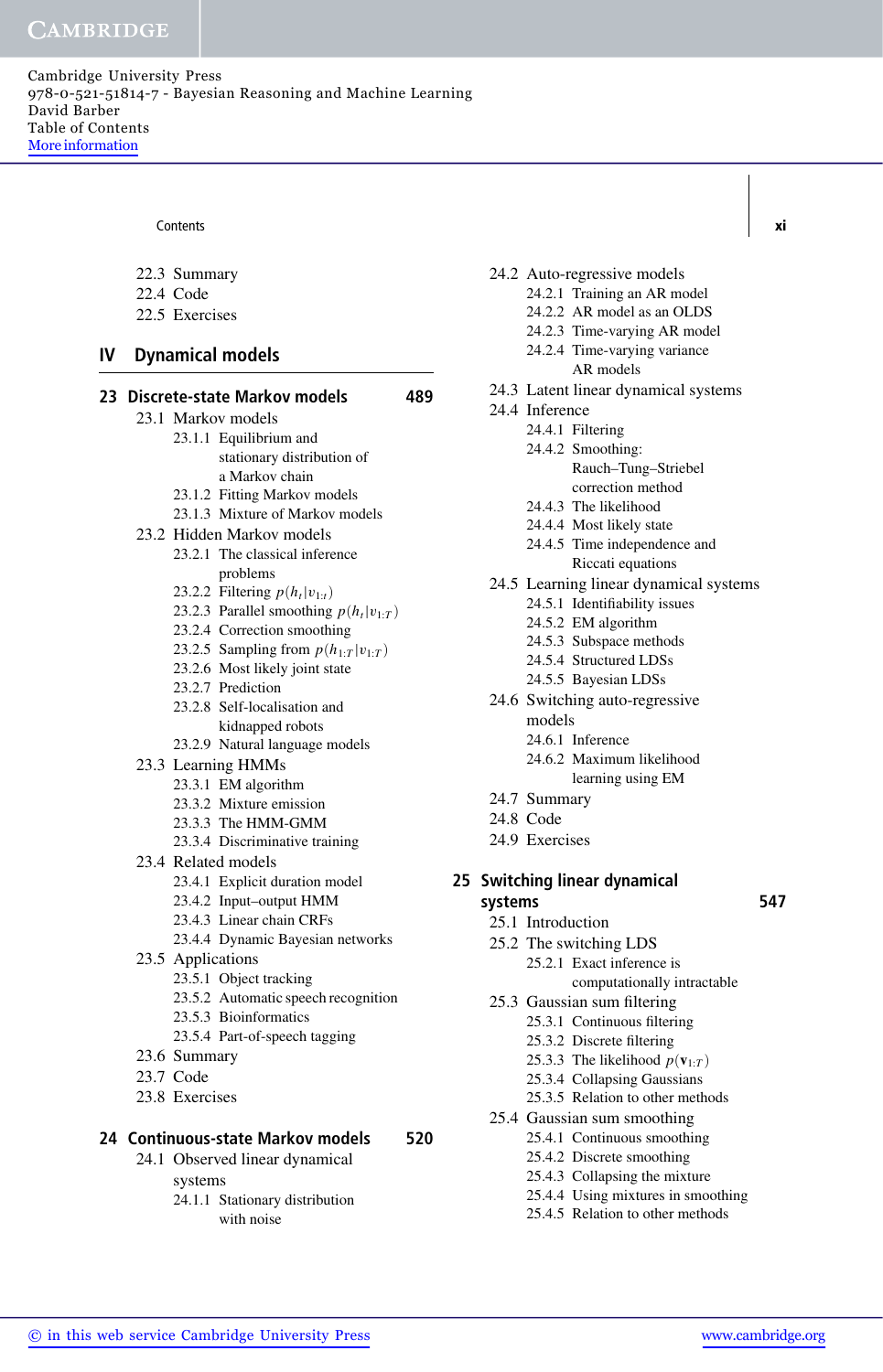Cambridge University Press 978-0-521-51814-7 - Bayesian Reasoning and Machine Learning David Barber Table of Contents More information

**xii** | Contents

| 25.5 Reset models |                              |  |
|-------------------|------------------------------|--|
|                   | 25.5.1 A Poisson reset model |  |
|                   | 25.5.2 Reset-HMM-LDS         |  |
|                   |                              |  |

- 25.6 Summary
- 25.7 Code
- 25.8 Exercises

#### **26 Distributed computation 568**

- 26.1 Introduction
- 26.2 Stochastic Hopfield networks
- 26.3 Learning sequences
	- 26.3.1 A single sequence
	- 26.3.2 Multiple sequences
	- 26.3.3 Boolean networks
	- 26.3.4 Sequence disambiguation
- 26.4 Tractable continuous latent
	- variable models
	- 26.4.1 Deterministic latent variables
	- 26.4.2 An augmented Hopfield network

#### 26.5 Neural models

- 26.5.1 Stochastically spiking neurons
- 26.5.2 Hopfield membrane potential
- 26.5.3 Dynamic synapses
- 26.5.4 Leaky integrate and fire models
- 26.6 Summary
- 26.7 Code
- 26.8 Exercises

## **V Approximate inference**

#### **27 Sampling 587**

- 27.1 Introduction
	- 27.1.1 Univariate sampling
	- 27.1.2 Rejection sampling
	- 27.1.3 Multivariate sampling
- 27.2 Ancestral sampling
	- 27.2.1 Dealing with evidence
	- 27.2.2 Perfect sampling for a Markov network
- 27.3 Gibbs sampling
	- 27.3.1 Gibbs sampling as a Markov chain
	- 27.3.2 Structured Gibbs sampling
	- 27.3.3 Remarks
- 27.4 Markov chain Monte Carlo (MCMC)
- 27.4.1 Markov chains
	- 27.4.2 Metropolis–Hastings
		- sampling
- 27.5 Auxiliary variable methods
	- 27.5.1 Hybrid Monte Carlo (HMC)
	- 27.5.2 Swendson–Wang (SW)
	- 27.5.3 Slice sampling
- 27.6 Importance sampling
	- 27.6.1 Sequential importance sampling
	- 27.6.2 Particle filtering as an
		- approximate forward pass
- 27.7 Summary
- 27.8 Code
- 27.9 Exercises

#### **28 Deterministic approximate inference 617**

- 28.1 Introduction
- 28.2 The Laplace approximation
- 28.3 Properties of Kullback– Leibler variational inference
	- 28.3.1 Bounding the normalisation constant
	- 28.3.2 Bounding the marginal likelihood
	- 28.3.3 Bounding marginal quantities
	- 28.3.4 Gaussian approximations using KL divergence
	- 28.3.5 Marginal and moment matching properties of minimising KL(*p*|*q*)
- 28.4 Variational bounding using  $KL(q|p)$ 
	- 28.4.1 Pairwise Markov random field
	- 28.4.2 General mean-field equations
	- 28.4.3 Asynchronous updating guarantees approximation improvement
	- 28.4.4 Structured variational approximation
- 28.5 Local and KL variational
	- approximations
	- 28.5.1 Local approximation 28.5.2 KL variational
		- approximation
- 28.6 Mutual information maximisation: a KL variational approach